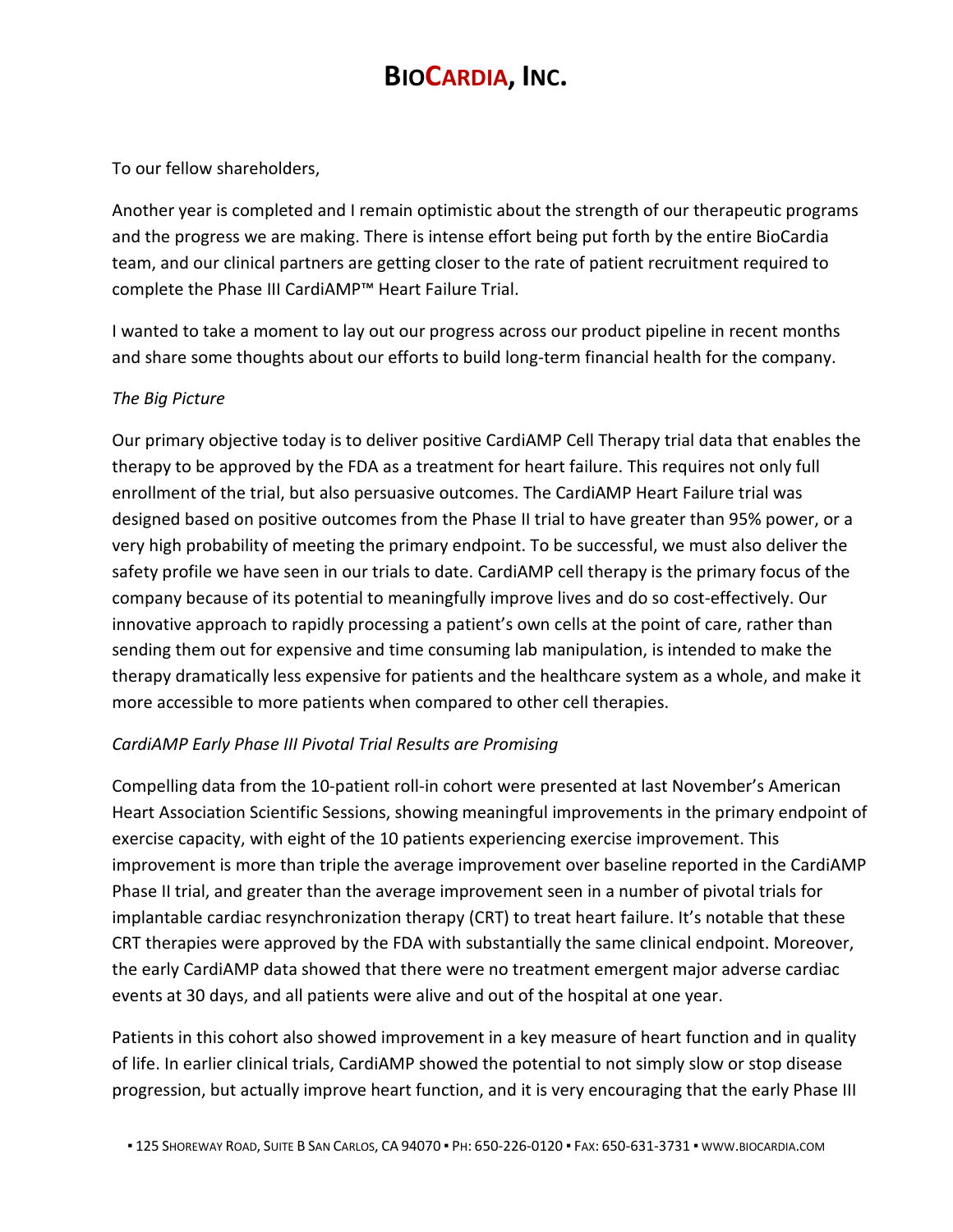results suggest the same. If the data continues in this fashion, CardiAMP cell therapy could be the first therapy developed in the last 20 years to improve intrinsic heart muscle function in chronic heart failure, resulting in improved quality of life and exercise performance in patients suffering from this life-threatening disease. This goal drives us as BioCardians daily as we continue the development of this potentially first-in-class therapeutic option for patients.

## *CardiAMP Enrollment is Full Speed Ahead*

Thirty-five patients have been treated in the CardiAMP HF Trial to date. We are pleased to see a continuation of the strong safety profile in addition to positive initial improvements in patients' functional capacity achieved in the roll-in cohort. While enrollment has been slower than originally anticipated, it is now accelerating, and we expect this trend to continue.

There are several reasons for the slow start, and we have addressed many of them:

- Our cell potency assay is one of the unique elements of CardiAMP therapy and the best data in the field suggests that identifying patients with high quality bone marrow will maximize the probability of the trial's success. This means that we intentionally exclude a group of patients in screening, although that number is currently somewhat higher than we anticipate it will ultimately be.
- Implementation of our Medicare reimbursement within each center has been new for many clinical research groups and has required a learning curve. Additionally, the coverage excludes patients who are ineligible for Medicare and whose insurers do not follow Medicare's reimbursement guidelines for investigational therapies, thereby affecting enrollment. However, it's important to note that obtaining Medicare reimbursement for the trial was a very positive achievement and greatly reduces our expense of running the trial.
- Until the end of 2018, we were competing with two other trials for the same patient population and for the attention of several leading centers. Those studies are now completed and these centers are now joining our trial.

We are grateful to our strong clinical partners for working with us to resolve these issues.

Whereas we began 2018 with 7 centers participating, we now have 21 active world-class centers in the CardiAMP Heart Failure Trial and continue to add other sites. We thank those centers that are delivering on their enrollment commitments and are working closely with others as they aim to do better.

### *CardiALLO™ Gets to the FDA*

While CardiAMP remains our primary focus, we feel it is important to offer an alternative for patients who do not qualify for the rigorous requirements of the autologous cell therapy. With that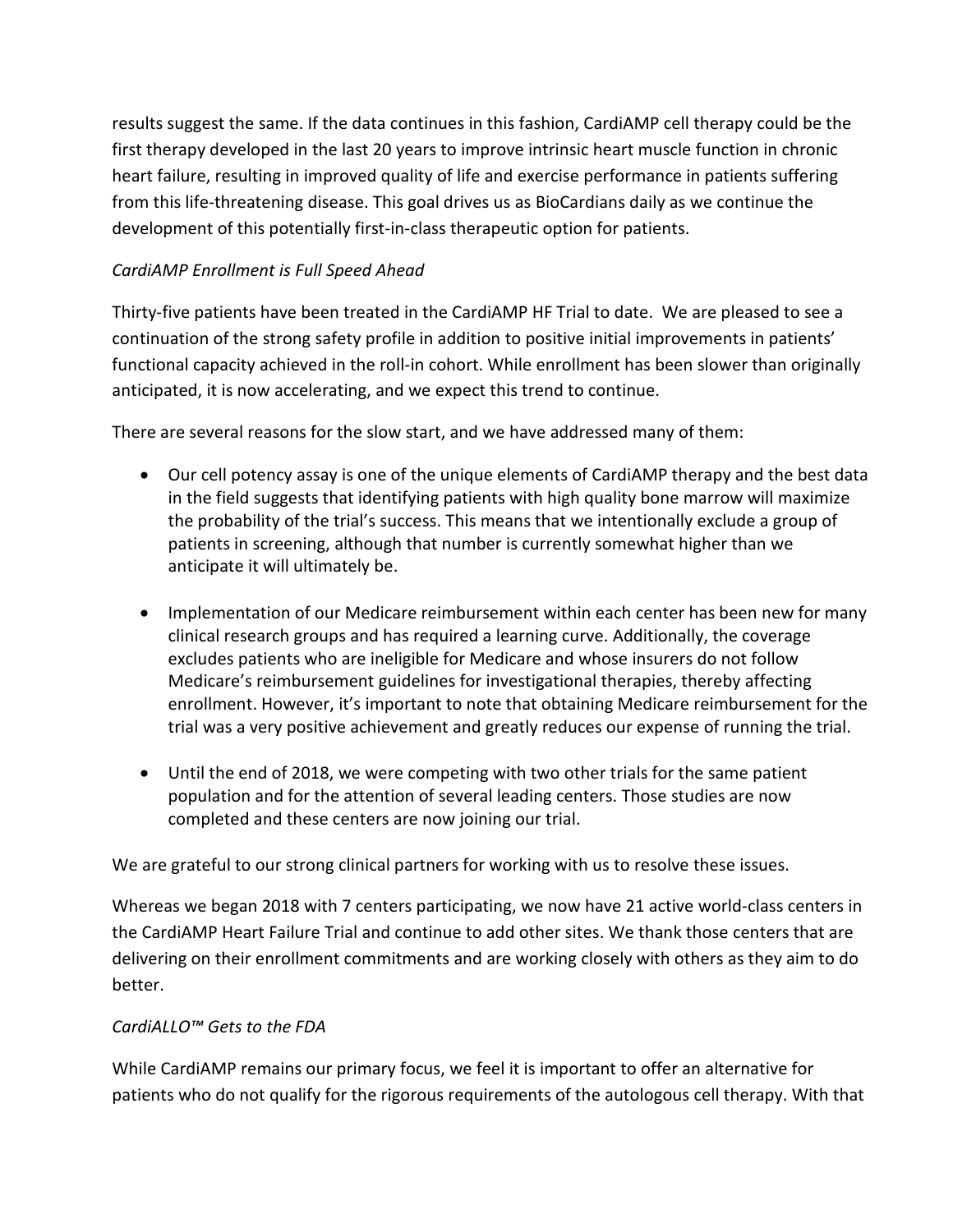in mind, we recently filed an IND with the FDA for our second cell therapy candidate – CardiALLO – which, once accepted, will enable us to begin an investigational study when we believe the time is right for the business. The CardiALLO trial is specifically designed for patients with low bone marrow cell potency, as determined by our proprietary CardiAMP assay.

CardiALLO is a culture-expanded "off the shelf" mesenchymal cell therapy for the treatment of ischemic heart failure using allogenic cells, or those from a separate donor. The therapy uses NK1R+ mesenchymal stem cells, which are believed to be activated by Substance P, a chemical that has been shown to facilitate healing and minimize damage within the body. We are excited about the potential of CardiALLO to give us two complementary therapies to help heart failure patients who do not have good options today.

Additionally, we see an opportunity to leverage our work with this proprietary cell population for other clinical indications, in order to generate greater value for both patients and shareholders without significant additional expense to BioCardia. For example, there is interesting clinical data in the literature that has been generated in stroke, diabetes, rheumatoid arthritis and Crohn's disease, and my sense is that our CardiALLO cells have the potential to offer superiority to other therapies currently in development.

## *Enabling Products Enhance Our Therapeutic Mission*

Part of our success to date with CardiAMP is the enabling technologies that enhance successful delivery of the therapy. While they don't get as much attention, they are important tools in our arsenal and are being leveraged beyond our own needs. Our Helix™ Biotherapeutic Delivery System has been chosen for use in a total of 12 cell therapy trials to date (including our own ongoing CardiAMP Heart Failure Trial, approved CardiAMP Chronic Myocardial Ischemia Trial, and recently submitted CardiALLO Heart Failure Trial). In September 2018, the presentation of the clinical safety experience encompassing 300 procedures in these trials showed that the Helix system presents the lowest risk to patients for cell and gene delivery to the heart, when compared to all other delivery systems in the scientific literature for which data is available. This builds on previous data from 2017 which showed that the system is also the most efficient for our lead cell therapy program. Each delivery procedure utilizing the Helix system relies on our Morph™ steerable guide catheter technology, which has been used in more than 10,000 patients aged two months to 96 years to help treat a broad variety of serious vascular diseases.

Continuous improvement in our enabling technologies enhances our therapeutic programs and those of our partners, and underlies our potential for revenue growth even while we conduct our therapeutic trials. Enhancements to the Helix system have been made or are underway to further de-risk the cell therapy clinical programs. One of these is being made to significantly upgrade our Morph steerable guide platform with what we call "DNA" technology, which we have shown is able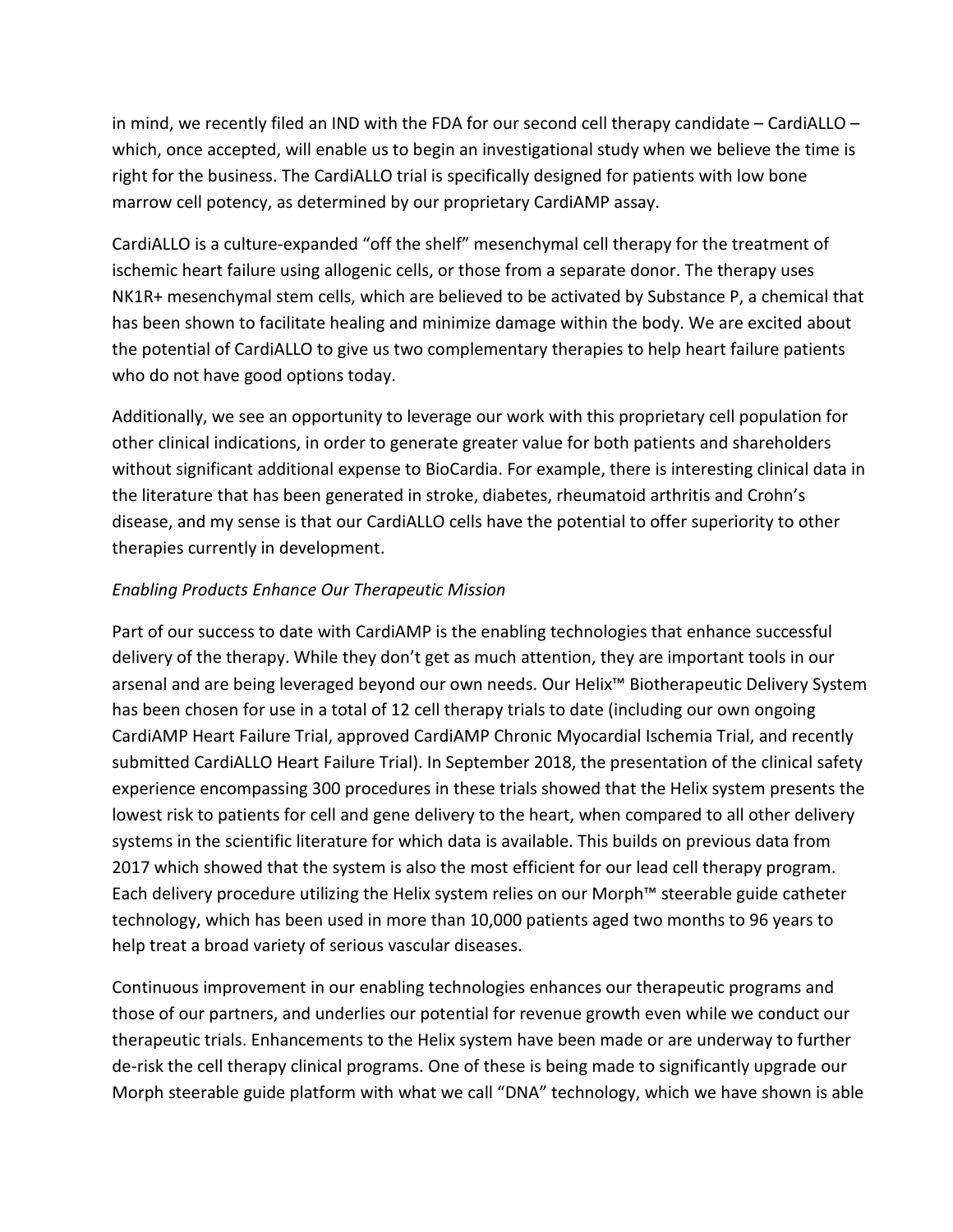to eliminate "whip" when navigating curved anatomy, provides for bidirectional control, is more durable, and should be less expensive to manufacture in volume than our current Morph device.

By making this slight reconfiguration of the Morph platform we have opened up a new product opportunity for the technology. In the fourth quarter of 2018, we submitted a 510(k) to the FDA for the AVANCE™ steerable introducer, based on this Morph "DNA" technology. AVANCE is intended to address the large and growing market for transseptal access, which enables entry via the left side of the heart through the interatrial septum. The global transseptal access systems market is currently estimated at \$550 million and is extremely competitive. The physicians we train to perform the CardiAMP cell therapy procedures are among those who may use AVANCE in their normal practice and they have provided extensive input in its development. We intend to submit a 510(k) for another Morph steerable guide product which also incorporates "DNA" technology by the end of this year.

## *Building Long-Term Financial Health*

We are building BioCardia for long-term success and are taking financial actions now that will enable the company to thrive over time. As you may know from our SEC filings, the Board and a majority of shareholders recently voted to move forward with a reverse stock split. When companies make this move, it can sometimes be perceived negatively. However, I want to outline for you why this move is a positive development, based on our careful consideration.

The split should not be taken on its own. It is one piece of a larger strategy. It is a step we must take as part of qualifying to uplist to a major exchange – either NASDAQ or NYSE. To qualify for an uplist, we must bring the share price above \$3 per share for at least 30 days, which, for us, requires the split. We anticipate that uplisting will make our stock more accessible to investment funds and analyst coverage, which has the potential to attract new investors, increasing liquidity, access to capital and shareholder value over time. Over the long term, we believe an uplisting will open up opportunities for us as a company and for you, our fellow shareholders.

## *The Path Ahead*

We believe the steps we are taking should also help to secure the financing necessary to complete the CardiAMP Heart Failure Trial. Completion of the trial and analysis of the 12-month results will enable us to file for FDA approval, assuming the results are as positive as we anticipate. Additional financing is expected to also allow us to make progress on other initiatives, including further development of CardiALLO and the Helix system, and commercial availability of AVANCE and Morph "DNA" products. Having multiple platform products where we can succeed de-risks the Company and increases its attractiveness to investors and partners. But make no mistake, CardiAMP is still at the heart of our efforts.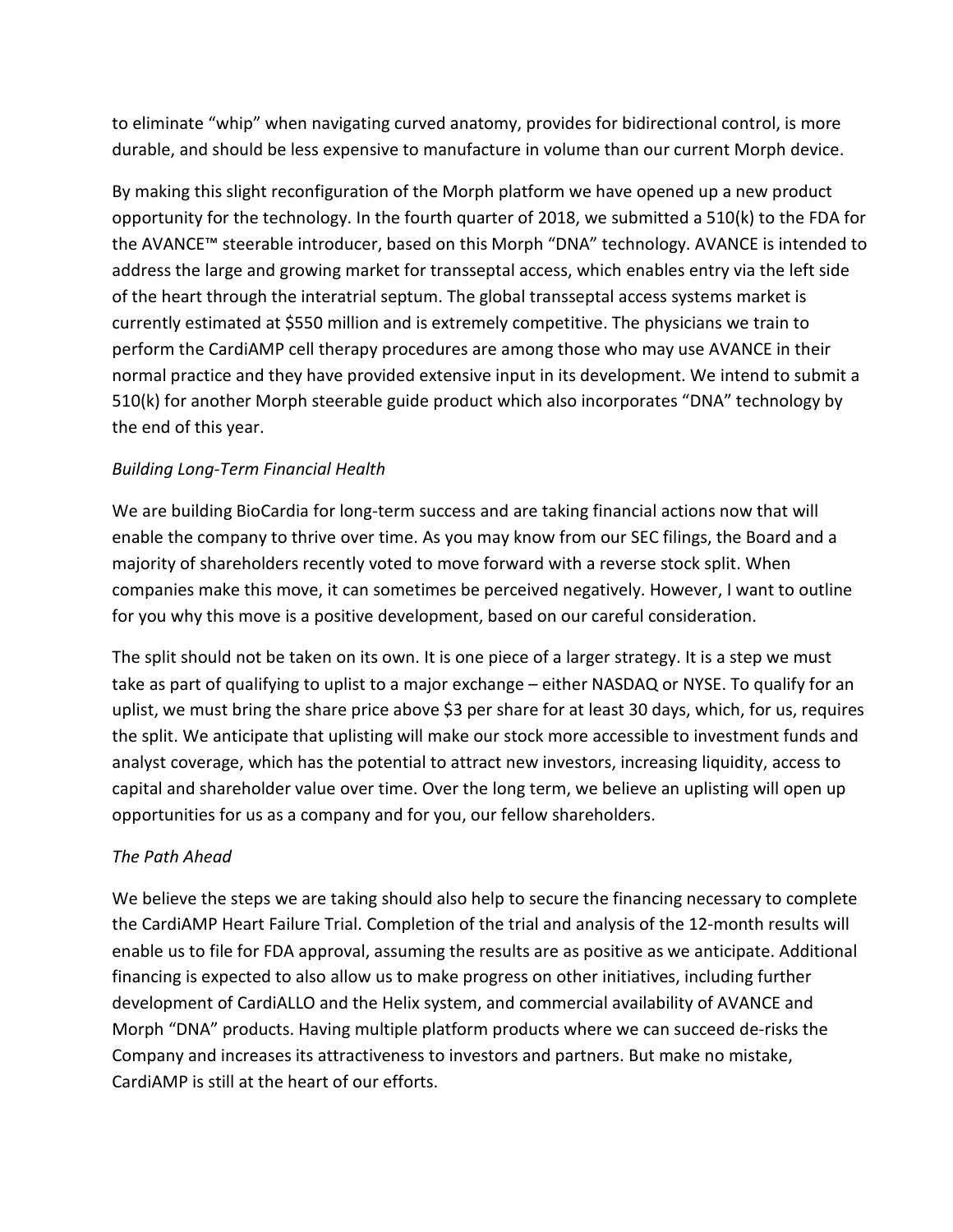I thank you for your continued support and ask that you remain with us on this journey to bring better options to patients, their families and physicians dealing with cardiovascular disease.

Sincerely,

Peter Altman, PhD Chief Executive Officer BioCardia, Inc. April 22, 2019

#### **Forward-Looking Statements**

Certain statements in this shareholder letter are forward-looking within the meaning of the Private Securities Litigation Reform Act of 1995. These statements may be identified by the use of words such as "may," "might," "would," "should," "could," "project," "estimate," "pro-forma," "predict," "potential," "strategy," "anticipate," "attempt," "develop," "plan," "help," "believe," "continue," "intend," "expect," "future" or other similar terms or expressions that concern BioCardia's expectations, strategy, plans or intentions (including the negative of any of the foregoing). These forward-looking statements are based on BioCardia's current expectations and actual results could differ materially. There are a number of factors that could cause actual events to differ materially from those indicated by such forward-looking statements. These factors include, but are not limited to, our need for additional financing; our ability to continue as a going concern; clinical trials involve a lengthy and expensive process with an uncertain outcome, and results of earlier studies and trials may not be predictive of future trial results; our clinical trials may be suspended or discontinued due to unexpected side effects or other safety risks that could preclude approval of our cell therapy systems; our ability to, or the time periods by which we expect to, obtain regulatory approval for our cell therapy systems; market acceptance of our cell therapy systems; our ability to successfully sell and market our cell therapy systems; competition from existing technologies or products or new technologies and products that may emerge; the implementation of our business model and strategic plans for our business and our cell therapy systems; the scope of protection we are able to establish and maintain for intellectual property rights covering our cell therapy systems; developments relating to our competitors and the healthcare industry; and the impact of general economic, industry or political conditions in the United States or internationally. Additional risks and uncertainties relating to BioCardia and its business can be found under the heading "Risk Factors" in BioCardia's most recent quarterly and annual reports filed with the SEC.